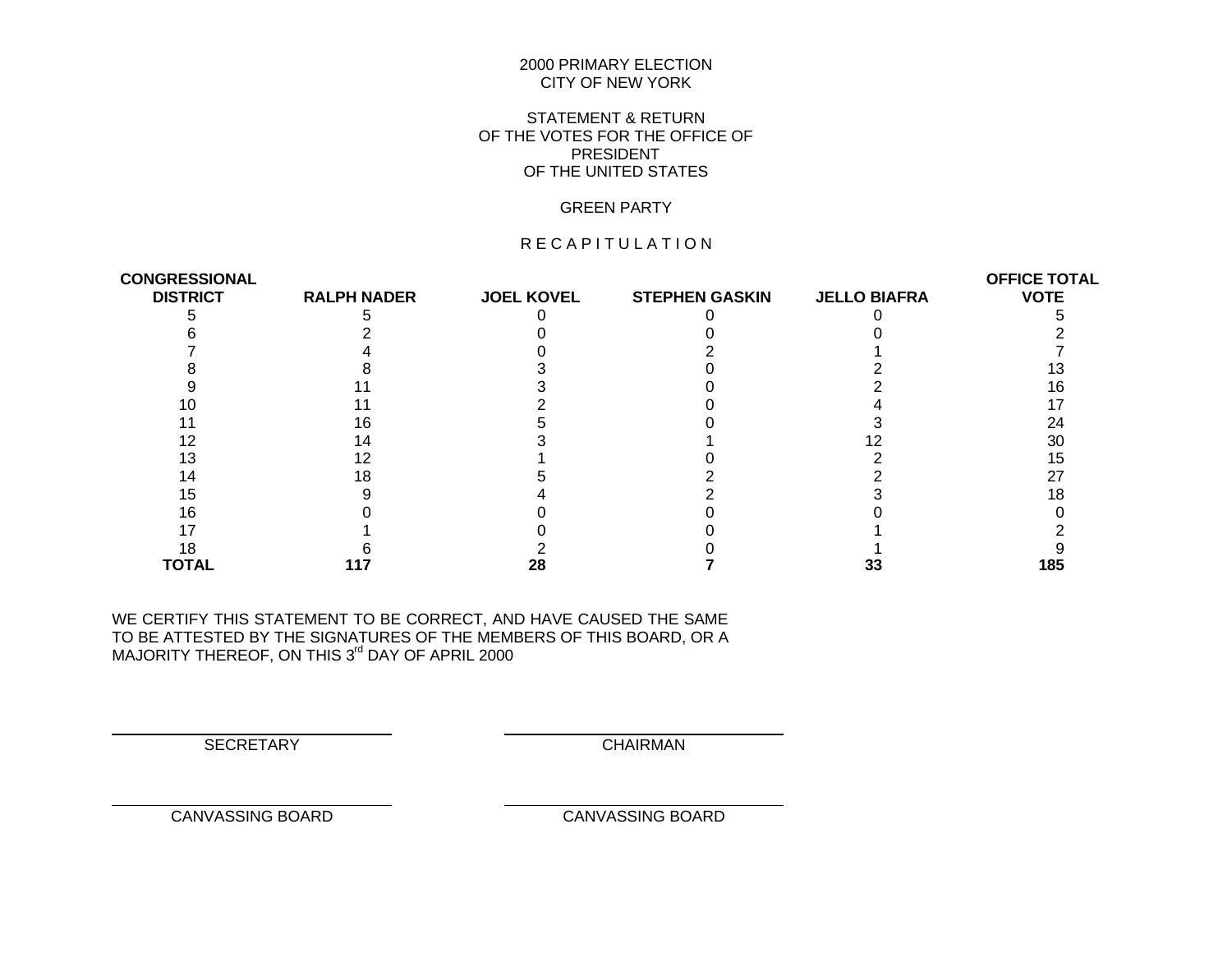#### 2000 PRIMARY ELECTION COUNTY OF QUEENS

## STATEMENT & RETURN OF THE VOTES FOR THE OFFICE OF DELEGATES TO THE NATIONAL CONVENTION

## 5<sup>th</sup> CONGRESSIONAL DISTRICT

#### GREEN PARTY

#### R E C A P I T U L A T I O N

| <b>CONGRESSIONAL</b><br><b>DISTRICT</b> | <b>HAROLD</b><br><b>STEPHENS</b> | <b>EVELYN</b><br><b>STEPHENS</b> | <b>STEVEN</b><br><b>SCHER</b> | <b>OFFICE TOTAL</b><br><b>VOTE</b> |
|-----------------------------------------|----------------------------------|----------------------------------|-------------------------------|------------------------------------|
| ა                                       | b                                |                                  |                               | b                                  |
| <b>DISTRICT</b><br><b>TOTAL</b>         | 5                                |                                  | 0                             | 5                                  |

WE CERTIFY THIS STATEMENT TO BE CORRECT, AND HAVE CAUSED THE SAME TO BE ATTESTED BY THE SIGNATURES OF THE MEMBERS OF THIS BOARD, OR A MAJORITY THEREOF, ON THIS 3<sup>rd</sup> DAY OF APRIL 2000

SECRETARY CHAIRMAN

 $\overline{a}$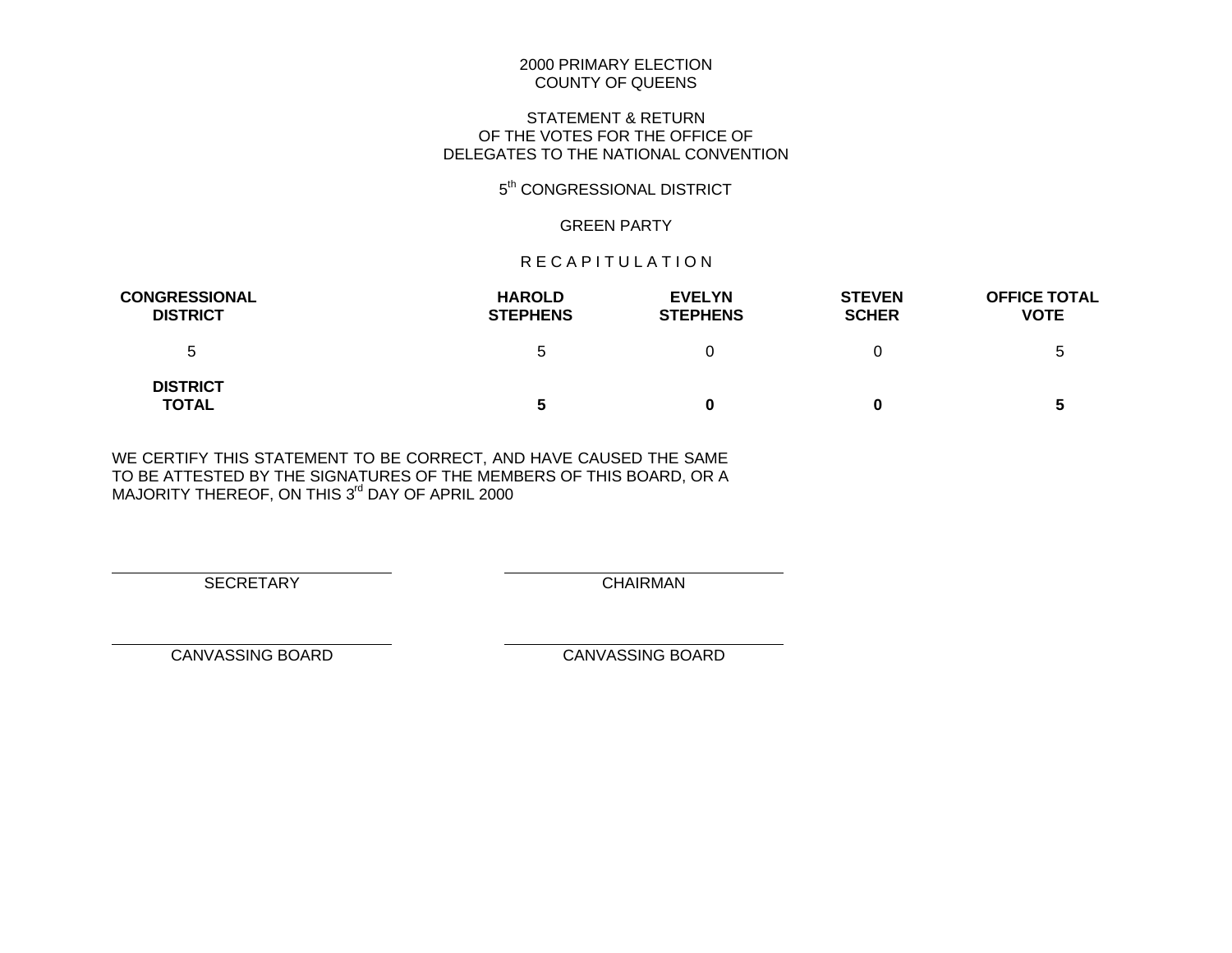#### 2000 PRIMARY ELECTION COUNTY OF QUEENS

## STATEMENT & RETURN OF THE VOTES FOR THE OFFICE OF DELEGATES TO THE NATIONAL CONVENTION

## 6<sup>th</sup> CONGRESSIONAL DISTRICT

#### GREEN PARTY

#### R E C A P I T U L A T I O N

| <b>CONGRESSIONAL</b><br><b>DISTRICT</b> | POSR A.<br><b>POSR</b> | <b>GWENDOLYN</b><br><b>DEBROW</b> | <b>FRANCISCO</b><br><b>PENA</b> | <b>OFFICE TOTAL</b><br><b>VOTE</b> |
|-----------------------------------------|------------------------|-----------------------------------|---------------------------------|------------------------------------|
| 6                                       |                        |                                   |                                 |                                    |
| <b>DISTRICT</b><br><b>TOTAL</b>         |                        |                                   |                                 |                                    |

WE CERTIFY THIS STATEMENT TO BE CORRECT, AND HAVE CAUSED THE SAME TO BE ATTESTED BY THE SIGNATURES OF THE MEMBERS OF THIS BOARD, OR A MAJORITY THEREOF, ON THIS 3<sup>rd</sup> DAY OF APRIL 2000

SECRETARY CHAIRMAN

 $\overline{a}$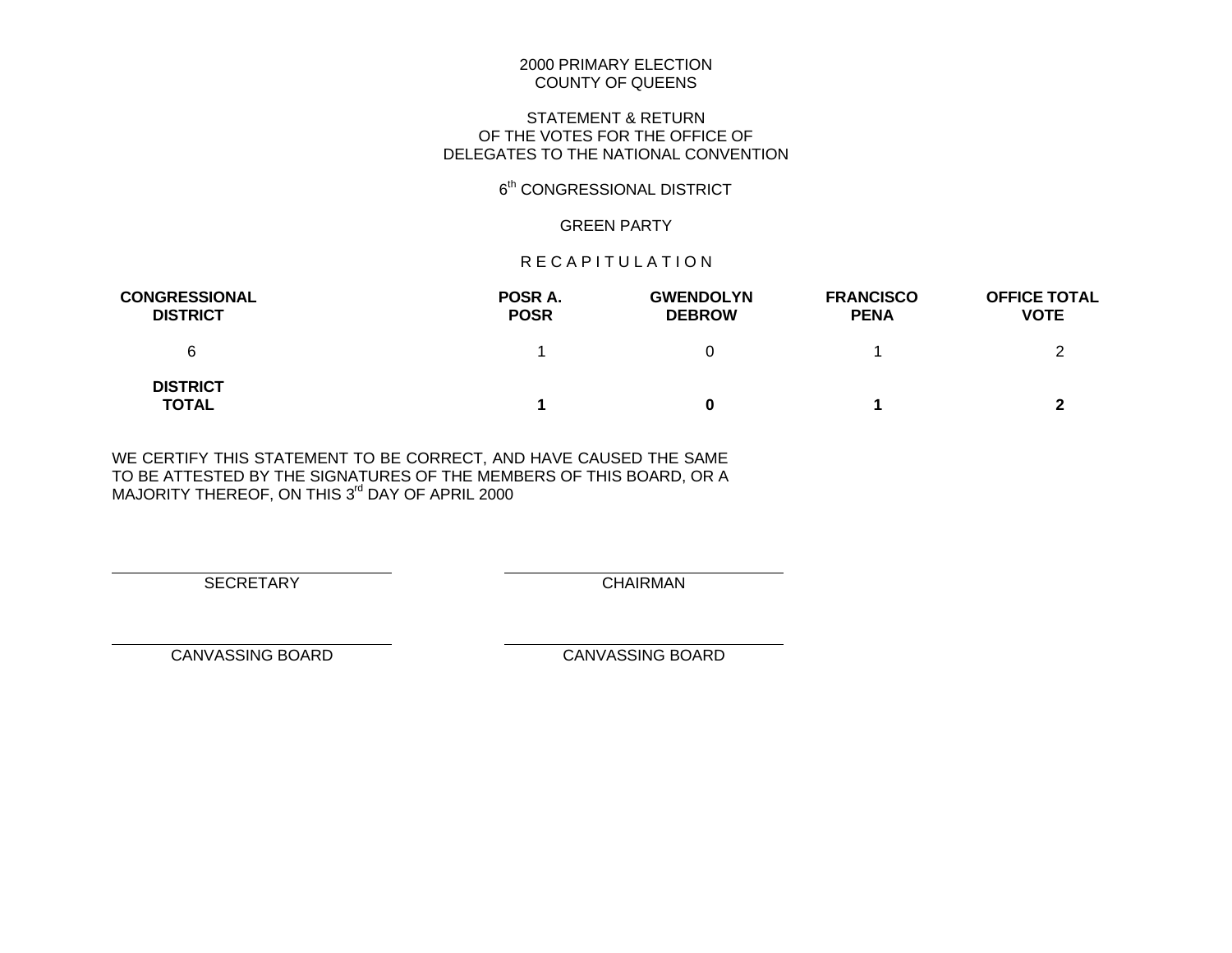## 2000 PRIMARY ELECTION COUNTIES OF BRONX & QUEENS

#### STATEMENT & RETURN OF THE VOTES FOR THE OFFICE OF DELEGATES TO THE NATIONAL CONVENTION

## 7<sup>th</sup> CONGRESSIONAL DISTRICT

#### GREEN PARTY

#### R E C A P I T U L A T I O N

| <b>CONGRESSIONAL</b><br><b>DISTRICT</b> | <b>VINTON</b><br><b>STEVENS</b> | <b>PAUL</b><br><b>GILMAN</b> | <b>OFFICE TOTAL</b><br><b>VOTE</b> |
|-----------------------------------------|---------------------------------|------------------------------|------------------------------------|
|                                         | b                               | っ                            |                                    |
| <b>DISTRICT</b><br><b>TOTAL</b>         | C                               | 2                            |                                    |

WE CERTIFY THIS STATEMENT TO BE CORRECT, AND HAVE CAUSED THE SAME TO BE ATTESTED BY THE SIGNATURES OF THE MEMBERS OF THIS BOARD, OR A MAJORITY THEREOF, ON THIS 3<sup>rd</sup> DAY OF APRIL 2000

SECRETARY CHAIRMAN

 $\overline{a}$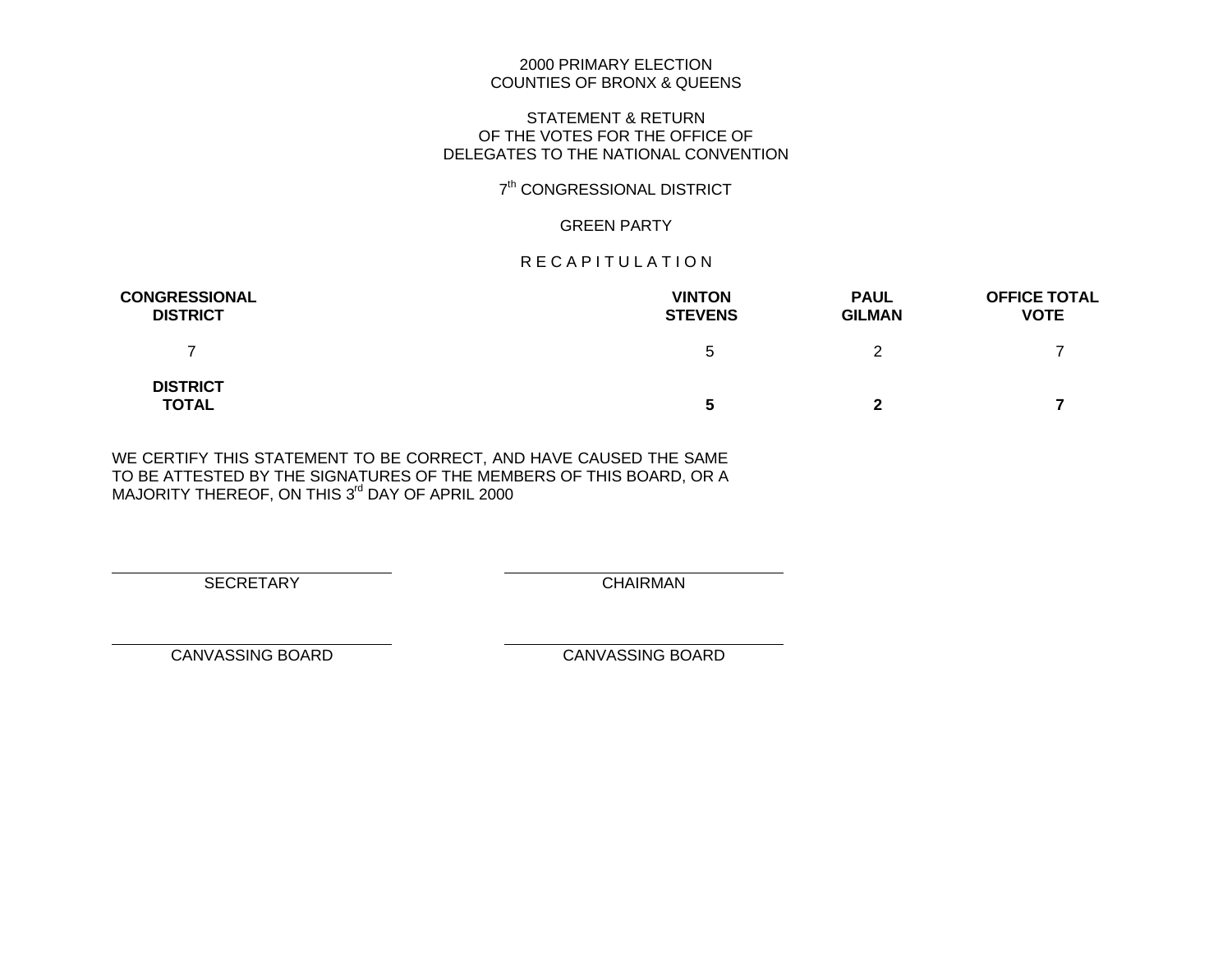#### 2000 PRIMARY ELECTION COUNTIES OF NEW YORK & KINGS

#### STATEMENT & RETURN OF THE VOTES FOR THE OFFICE OF DELEGATES TO THE NATIONAL CONVENTION

## 8<sup>th</sup> CONGRESSIONAL DISTRICT

#### GREEN PARTY

## R E C A P I T U L A T I O N

| <b>CONGRESSIONAL</b><br><b>DISTRICT</b> | <b>MICHAEL</b><br><b>COHEN</b> | <b>OFFICE TOTAL</b><br><b>VOTE</b> |
|-----------------------------------------|--------------------------------|------------------------------------|
| 8                                       |                                |                                    |
| <b>DISTRICT</b><br><b>TOTAL</b>         |                                |                                    |

WE CERTIFY THIS STATEMENT TO BE CORRECT, AND HAVE CAUSED THE SAME TO BE ATTESTED BY THE SIGNATURES OF THE MEMBERS OF THIS BOARD, OR A MAJORITY THEREOF, ON THIS 3<sup>rd</sup> DAY OF APRIL 2000

SECRETARY CHAIRMAN

 $\overline{a}$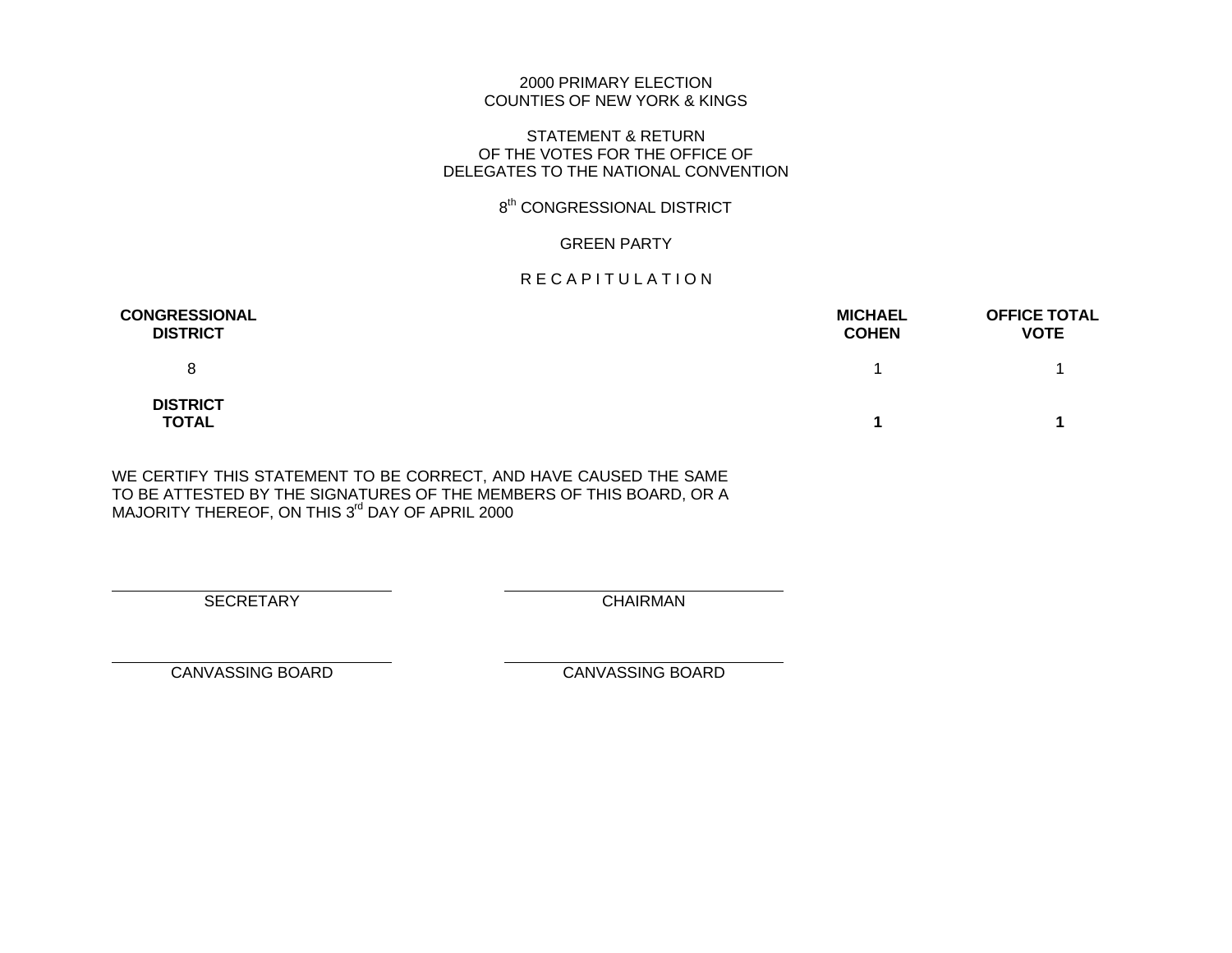## STATEMENT & RETURN OF THE VOTES FOR THE OFFICE OF DELEGATES TO THE NATIONAL CONVENTION

## 9<sup>th</sup> CONGRESSIONAL DISTRICT

#### GREEN PARTY

#### R E C A P I T U L A T I O N

| <b>CONGRESSIONAL</b><br><b>DISTRICT</b> | <b>MYRA</b><br><b>FORMAN</b> | <b>ADELE</b><br><b>BENDER</b> | <b>FRANCINE</b><br><b>NEWMAN</b> | <b>OFFICE TOTAL</b><br><b>VOTE</b> |
|-----------------------------------------|------------------------------|-------------------------------|----------------------------------|------------------------------------|
| 9                                       | 11                           |                               | っ                                | 16                                 |
| <b>DISTRICT</b><br><b>TOTAL</b>         | 11                           |                               | 2                                | 16                                 |

WE CERTIFY THIS STATEMENT TO BE CORRECT, AND HAVE CAUSED THE SAME TO BE ATTESTED BY THE SIGNATURES OF THE MEMBERS OF THIS BOARD, OR A MAJORITY THEREOF, ON THIS 3<sup>rd</sup> DAY OF APRIL 2000

SECRETARY CHAIRMAN

 $\overline{a}$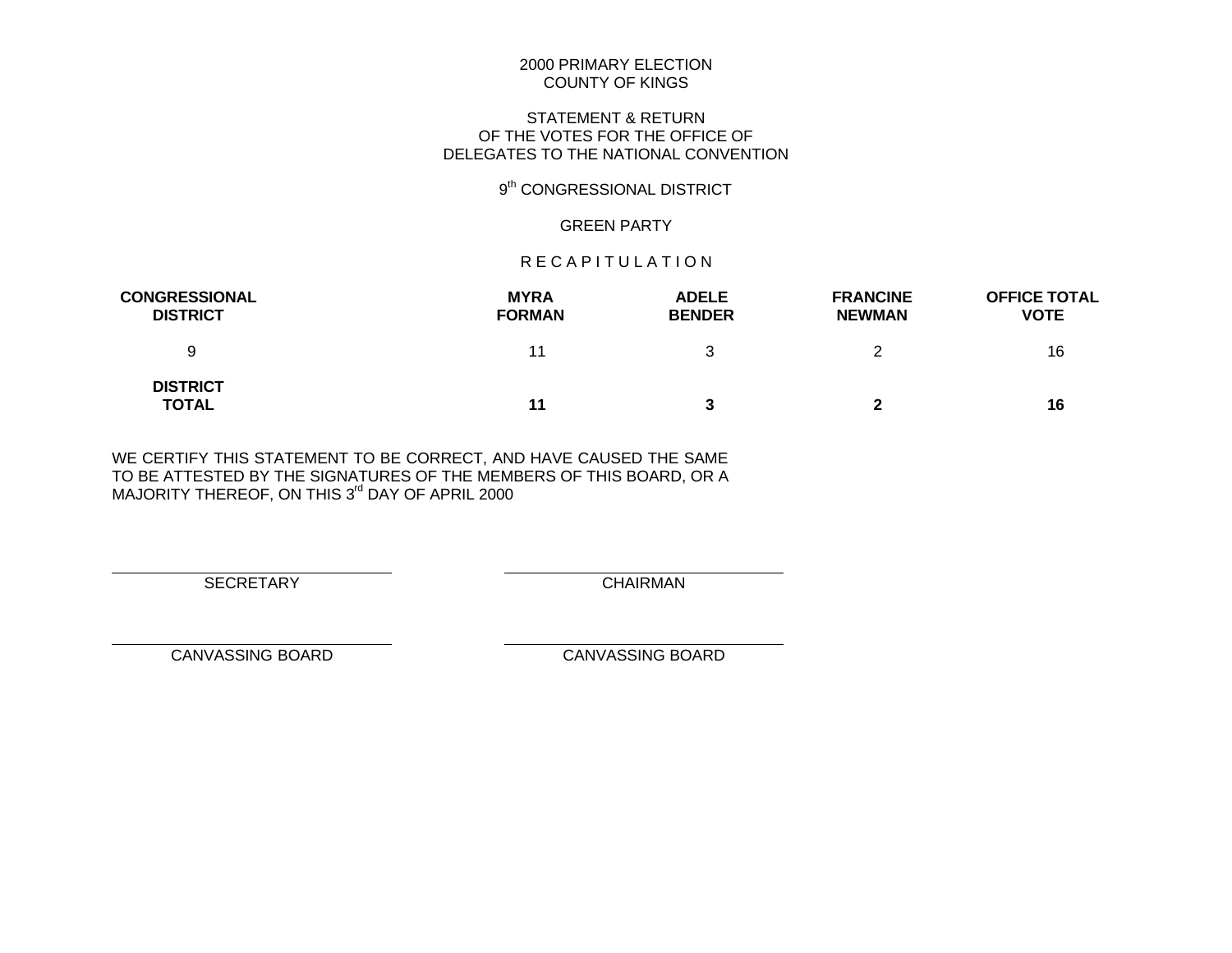## STATEMENT & RETURN OF THE VOTES FOR THE OFFICE OF DELEGATES TO THE NATIONAL CONVENTION

# 10<sup>th</sup> CONGRESSIONAL DISTRICT

## GREEN PARTY

## R E C A P I T U L A T I O N

| <b>CONGRESSIONAL</b><br><b>DISTRICT</b> | <b>ALEXANDRA</b><br><b>KANIOROS</b> | <b>CRAIG A.</b><br><b>SEEMAN</b> | <b>OFFICE TOTAL</b><br><b>VOTE</b> |
|-----------------------------------------|-------------------------------------|----------------------------------|------------------------------------|
| 10                                      | ঽ                                   | 9                                | 12                                 |
| <b>DISTRICT</b><br><b>TOTAL</b>         | 3                                   | 9                                | 12                                 |

WE CERTIFY THIS STATEMENT TO BE CORRECT, AND HAVE CAUSED THE SAME TO BE ATTESTED BY THE SIGNATURES OF THE MEMBERS OF THIS BOARD, OR A MAJORITY THEREOF, ON THIS 3<sup>rd</sup> DAY OF APRIL 2000

SECRETARY CHAIRMAN

 $\overline{a}$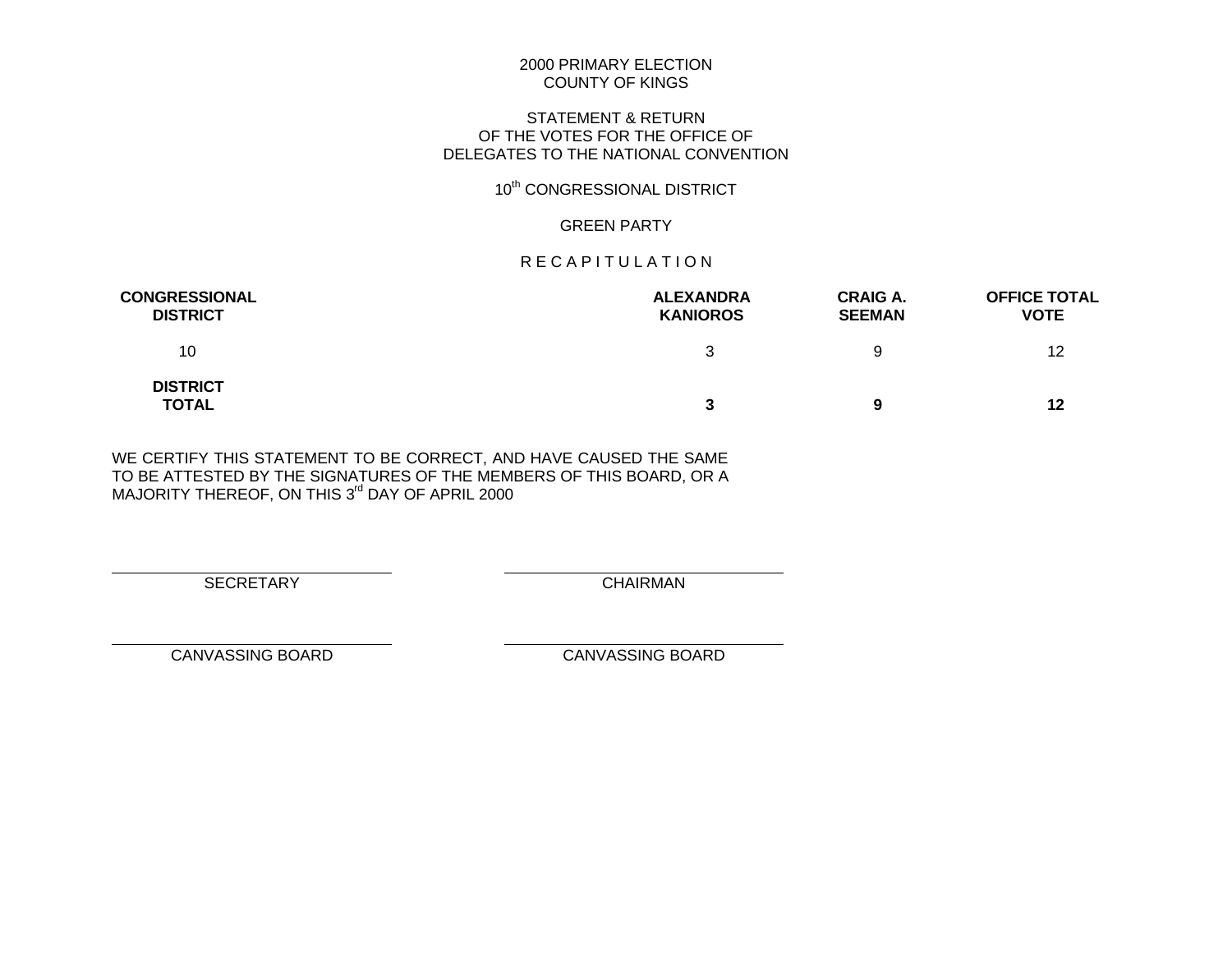## STATEMENT & RETURN OF THE VOTES FOR THE OFFICE OF DELEGATES TO THE NATIONAL CONVENTION

# 11<sup>th</sup> CONGRESSIONAL DISTRICT

## GREEN PARTY

## R E C A P I T U L A T I O N

| <b>CONGRESSIONAL</b><br><b>DISTRICT</b> | <b>THOMAS R.</b><br><b>ROSS</b> | <b>AFRIME</b><br><b>DERTI</b> | <b>OFFICE TOTAL</b><br><b>VOTE</b> |
|-----------------------------------------|---------------------------------|-------------------------------|------------------------------------|
| 11                                      |                                 | 9                             | 12                                 |
| <b>DISTRICT</b><br><b>TOTAL</b>         |                                 | 9                             | 12                                 |

WE CERTIFY THIS STATEMENT TO BE CORRECT, AND HAVE CAUSED THE SAME TO BE ATTESTED BY THE SIGNATURES OF THE MEMBERS OF THIS BOARD, OR A MAJORITY THEREOF, ON THIS 3<sup>rd</sup> DAY OF APRIL 2000

SECRETARY CHAIRMAN

 $\overline{a}$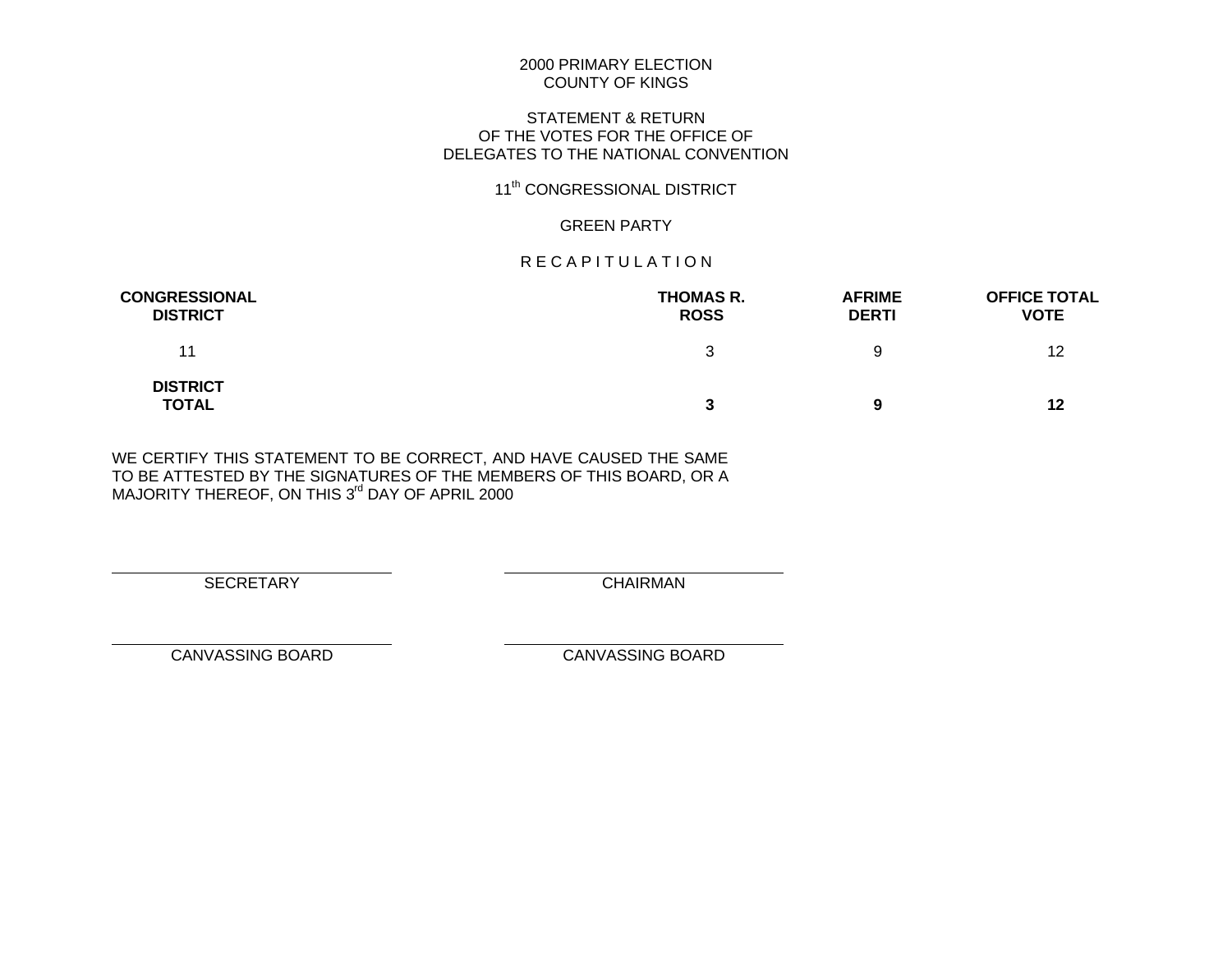#### 2000 PRIMARY ELECTION COUNTIES OF NEW YORK, KINGS & QUEENS

#### STATEMENT & RETURN OF THE VOTES FOR THE OFFICE OF DELEGATES TO THE NATIONAL CONVENTION

# 12<sup>th</sup> CONGRESSIONAL DISTRICT

## GREEN PARTY

#### R E C A P I T U L A T I O N

| <b>CONGRESSIONAL</b><br><b>DISTRICT</b> | <b>DOUGLAS S.</b><br><b>HANAU</b> | <b>FRANCIS P.</b><br><b>CARR</b> | <b>MASADA</b><br><b>DISENHOUSE</b> | <b>OFFICE TOTAL</b><br><b>VOTE</b> |
|-----------------------------------------|-----------------------------------|----------------------------------|------------------------------------|------------------------------------|
| 12                                      | 11                                |                                  |                                    | 18                                 |
| <b>DISTRICT</b><br><b>TOTAL</b>         | 11                                |                                  | 3                                  | 18                                 |

WE CERTIFY THIS STATEMENT TO BE CORRECT, AND HAVE CAUSED THE SAME TO BE ATTESTED BY THE SIGNATURES OF THE MEMBERS OF THIS BOARD, OR A MAJORITY THEREOF, ON THIS 3<sup>rd</sup> DAY OF APRIL 2000

SECRETARY CHAIRMAN

 $\overline{a}$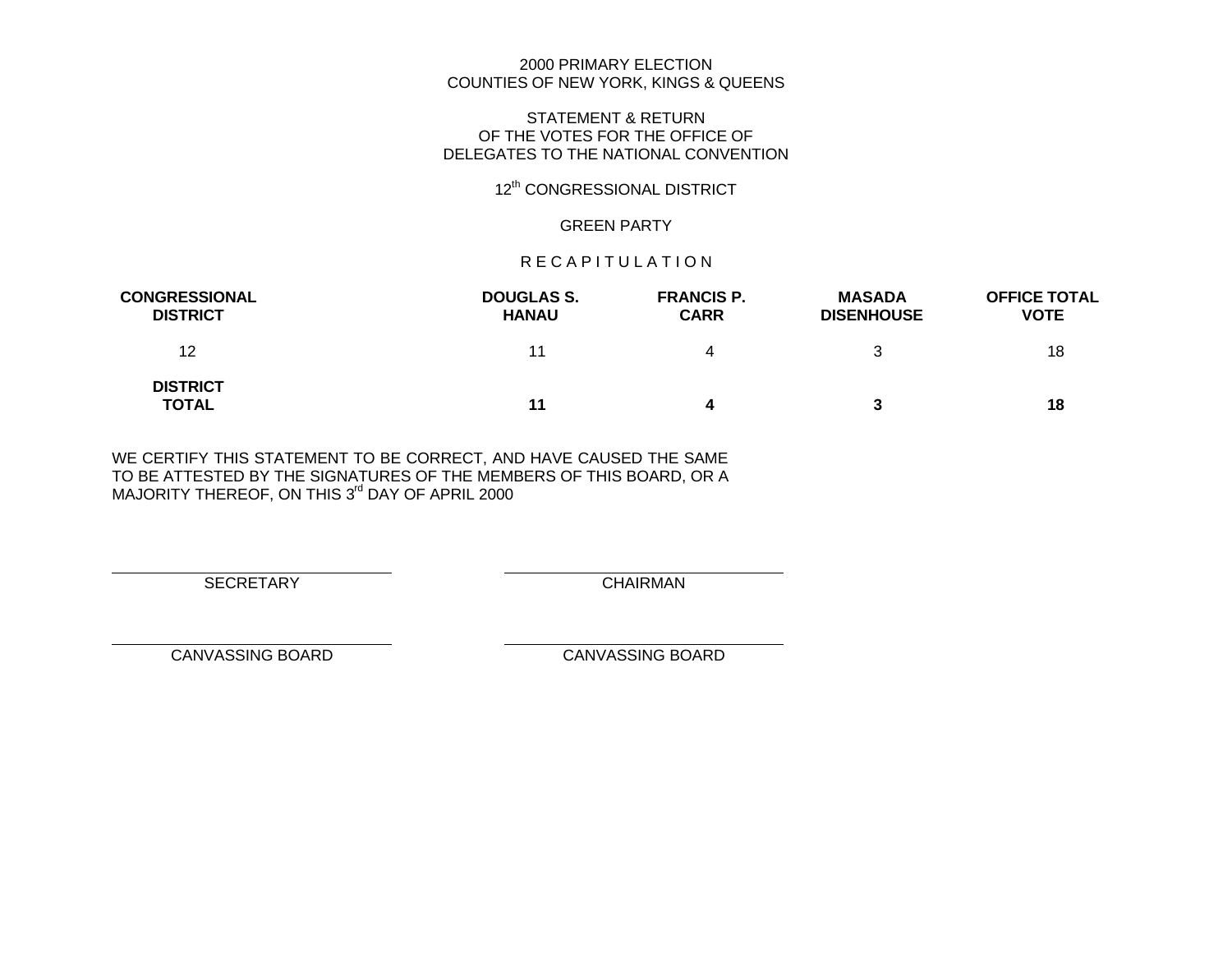## 2000 PRIMARY ELECTION COUNTIES OF KINGS & RICHMOND

#### STATEMENT & RETURN OF THE VOTES FOR THE OFFICE OF DELEGATES TO THE NATIONAL CONVENTION

# 13<sup>th</sup> CONGRESSIONAL DISTRICT

## GREEN PARTY

## R E C A P I T U L A T I O N

| <b>CONGRESSIONAL</b><br><b>DISTRICT</b> | <b>HENRY J.</b><br><b>BARDEL</b> | <b>CAROLINE</b><br><b>CUTRONEO</b> | <b>OFFICE TOTAL</b><br><b>VOTE</b> |
|-----------------------------------------|----------------------------------|------------------------------------|------------------------------------|
| 13                                      | 9                                | 4                                  | 13                                 |
| <b>DISTRICT</b><br><b>TOTAL</b>         | 9                                | 4                                  | 13                                 |

WE CERTIFY THIS STATEMENT TO BE CORRECT, AND HAVE CAUSED THE SAME TO BE ATTESTED BY THE SIGNATURES OF THE MEMBERS OF THIS BOARD, OR A MAJORITY THEREOF, ON THIS 3<sup>rd</sup> DAY OF APRIL 2000

SECRETARY CHAIRMAN

 $\overline{a}$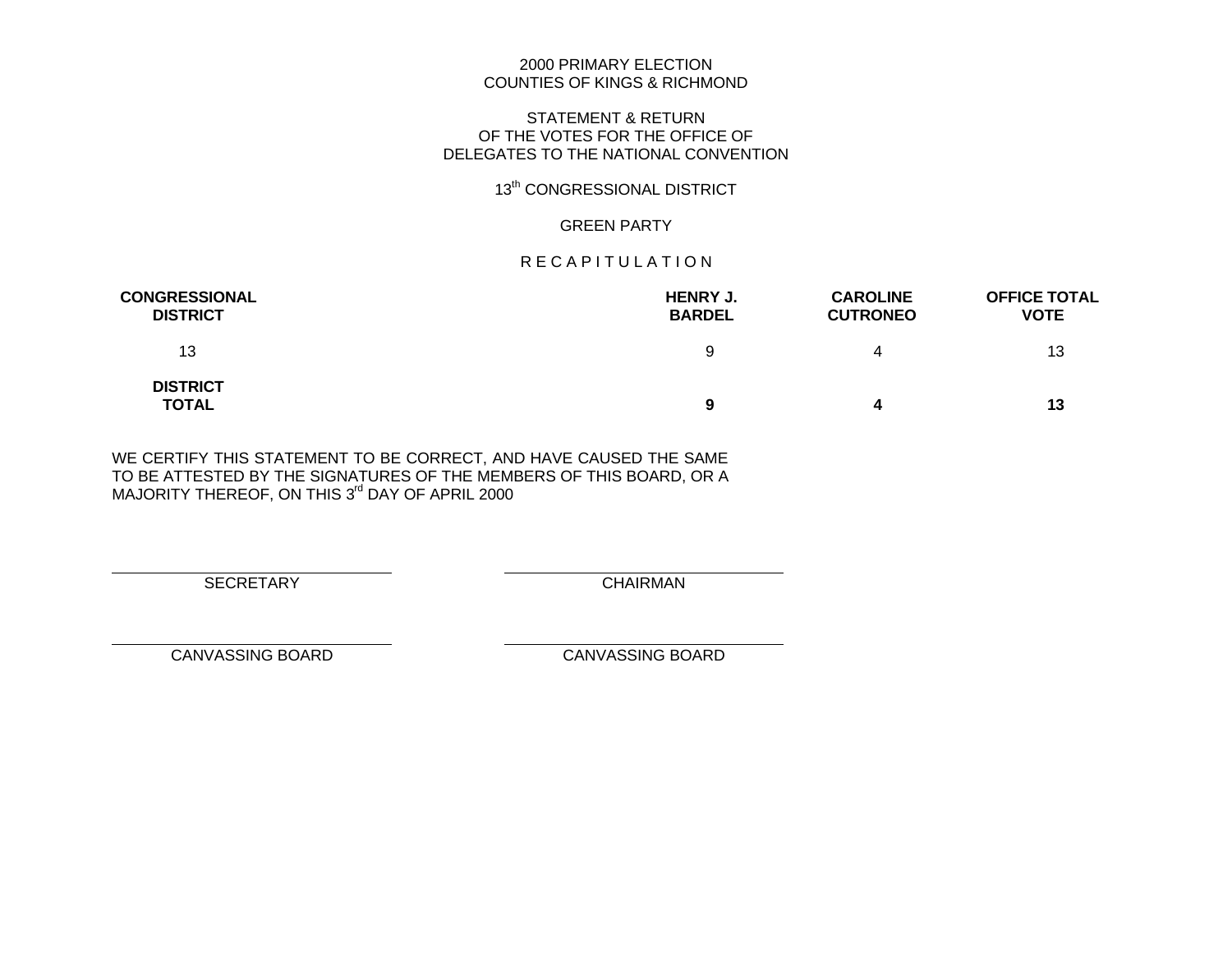## 2000 PRIMARY ELECTION COUNTIES OF NEW YORK & QUEENS

## STATEMENT & RETURN OF THE VOTES FOR THE OFFICE OF DELEGATES TO THE NATIONAL CONVENTION

# 14<sup>th</sup> CONGRESSIONAL DISTRICT

## GREEN PARTY

## R E C A P I T U L A T I O N

| <b>CONGRESSIONAL</b><br><b>DISTRICT</b> | <b>JOHN</b><br><b>WATERS</b> | <b>ROY</b><br><b>FELSHIN</b> | <b>OFFICE TOTAL</b><br><b>VOTE</b> |
|-----------------------------------------|------------------------------|------------------------------|------------------------------------|
| 14                                      | 17                           | b                            | 22                                 |
| <b>DISTRICT</b><br>TOTAL                | 17                           | 5                            | 22                                 |

WE CERTIFY THIS STATEMENT TO BE CORRECT, AND HAVE CAUSED THE SAME TO BE ATTESTED BY THE SIGNATURES OF THE MEMBERS OF THIS BOARD, OR A MAJORITY THEREOF, ON THIS 3<sup>rd</sup> DAY OF APRIL 2000

SECRETARY CHAIRMAN

 $\overline{a}$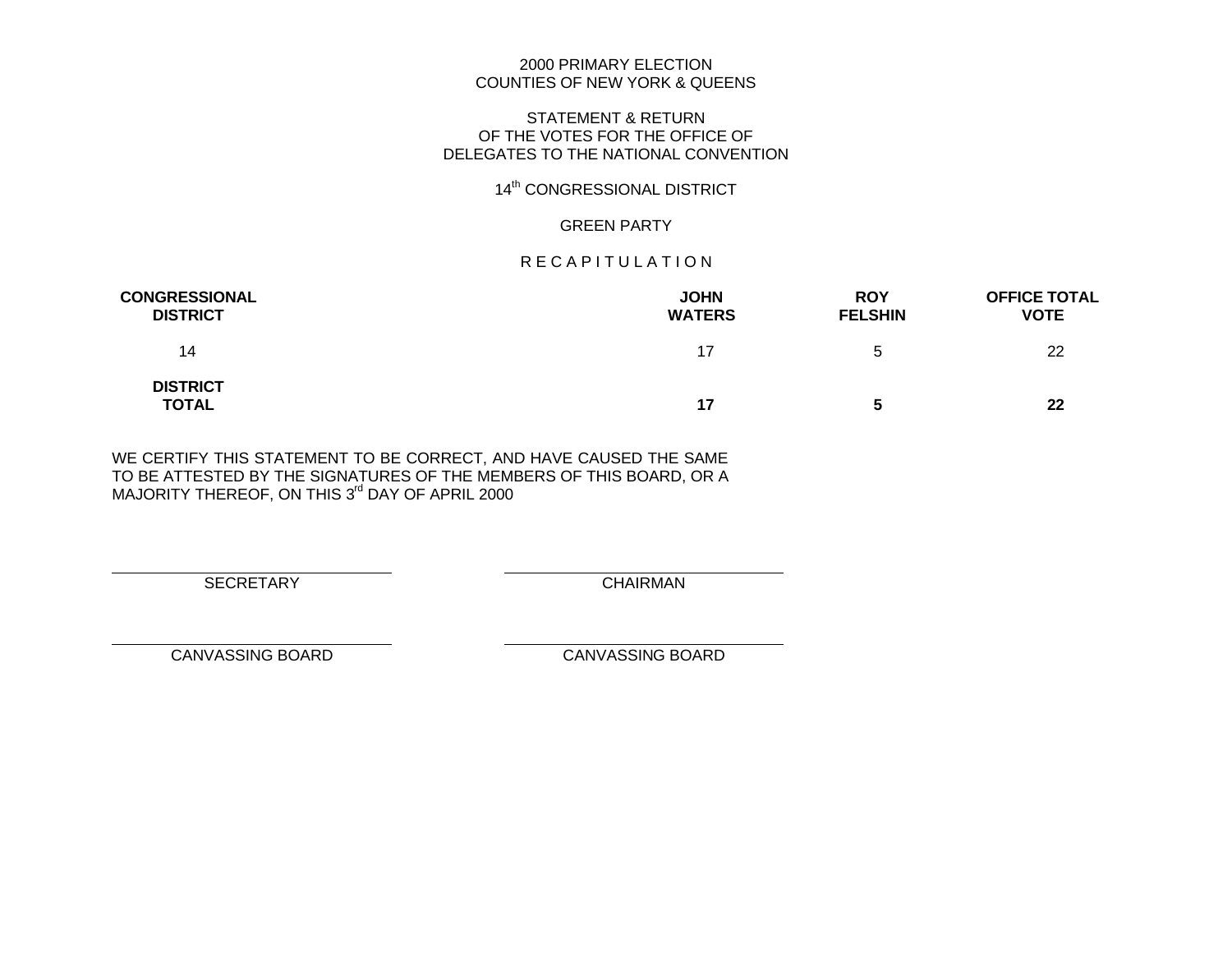#### 2000 PRIMARY ELECTION COUNTY OF NEW YORK

## STATEMENT & RETURN OF THE VOTES FOR THE OFFICE OF DELEGATES TO THE NATIONAL CONVENTION

# 15<sup>th</sup> CONGRESSIONAL DISTRICT

## GREEN PARTY

# R E C A P I T U L A T I O N

| <b>CONGRESSIONAL</b><br><b>DISTRICT</b> | <b>MARIS</b><br><b>ABELSON</b> | <b>OFFICE TOTAL</b><br><b>VOTE</b> |
|-----------------------------------------|--------------------------------|------------------------------------|
| 15                                      | 0                              |                                    |
| <b>DISTRICT</b><br><b>TOTAL</b>         | 0                              |                                    |

WE CERTIFY THIS STATEMENT TO BE CORRECT, AND HAVE CAUSED THE SAME TO BE ATTESTED BY THE SIGNATURES OF THE MEMBERS OF THIS BOARD, OR A MAJORITY THEREOF, ON THIS 3<sup>rd</sup> DAY OF APRIL 2000

SECRETARY CHAIRMAN

 $\overline{a}$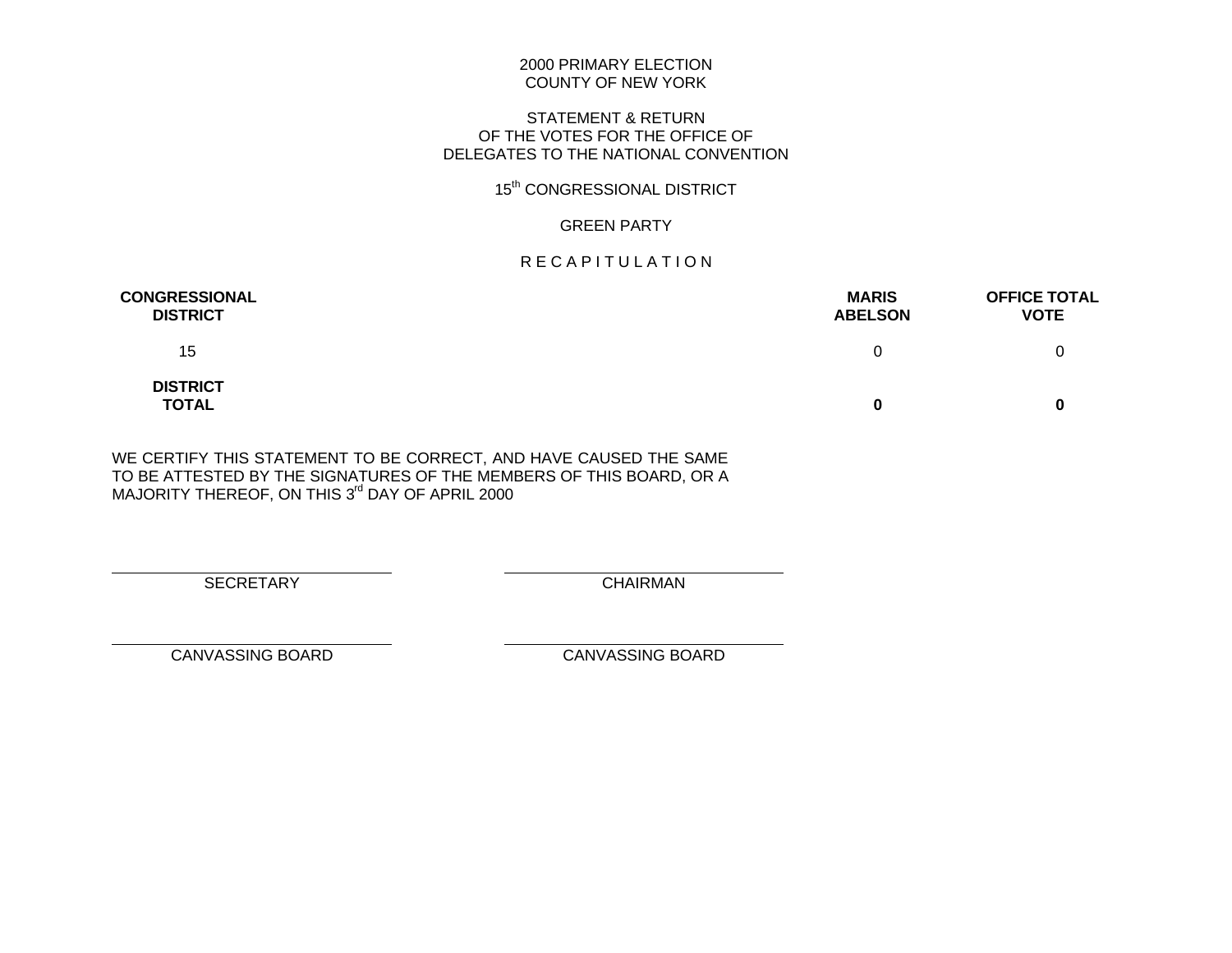#### 2000 PRIMARY ELECTION COUNTY OF THE BRONX

## STATEMENT & RETURN OF THE VOTES FOR THE OFFICE OF DELEGATES TO THE NATIONAL CONVENTION

# 16<sup>th</sup> CONGRESSIONAL DISTRICT

## GREEN PARTY

## R E C A P I T U L A T I O N

| <b>CONGRESSIONAL</b><br><b>DISTRICT</b> | <b>CHRISTOPHER</b><br><b>WARD</b> | <b>DANIEL</b><br><b>ZUGER</b> | <b>OFFICE TOTAL</b><br><b>VOTE</b> |
|-----------------------------------------|-----------------------------------|-------------------------------|------------------------------------|
| 16                                      | $^{\circ}$                        |                               |                                    |
| <b>DISTRICT</b><br>TOTAL                |                                   | 0                             |                                    |

WE CERTIFY THIS STATEMENT TO BE CORRECT, AND HAVE CAUSED THE SAME TO BE ATTESTED BY THE SIGNATURES OF THE MEMBERS OF THIS BOARD, OR A MAJORITY THEREOF, ON THIS 3<sup>rd</sup> DAY OF APRIL 2000

SECRETARY CHAIRMAN

 $\overline{a}$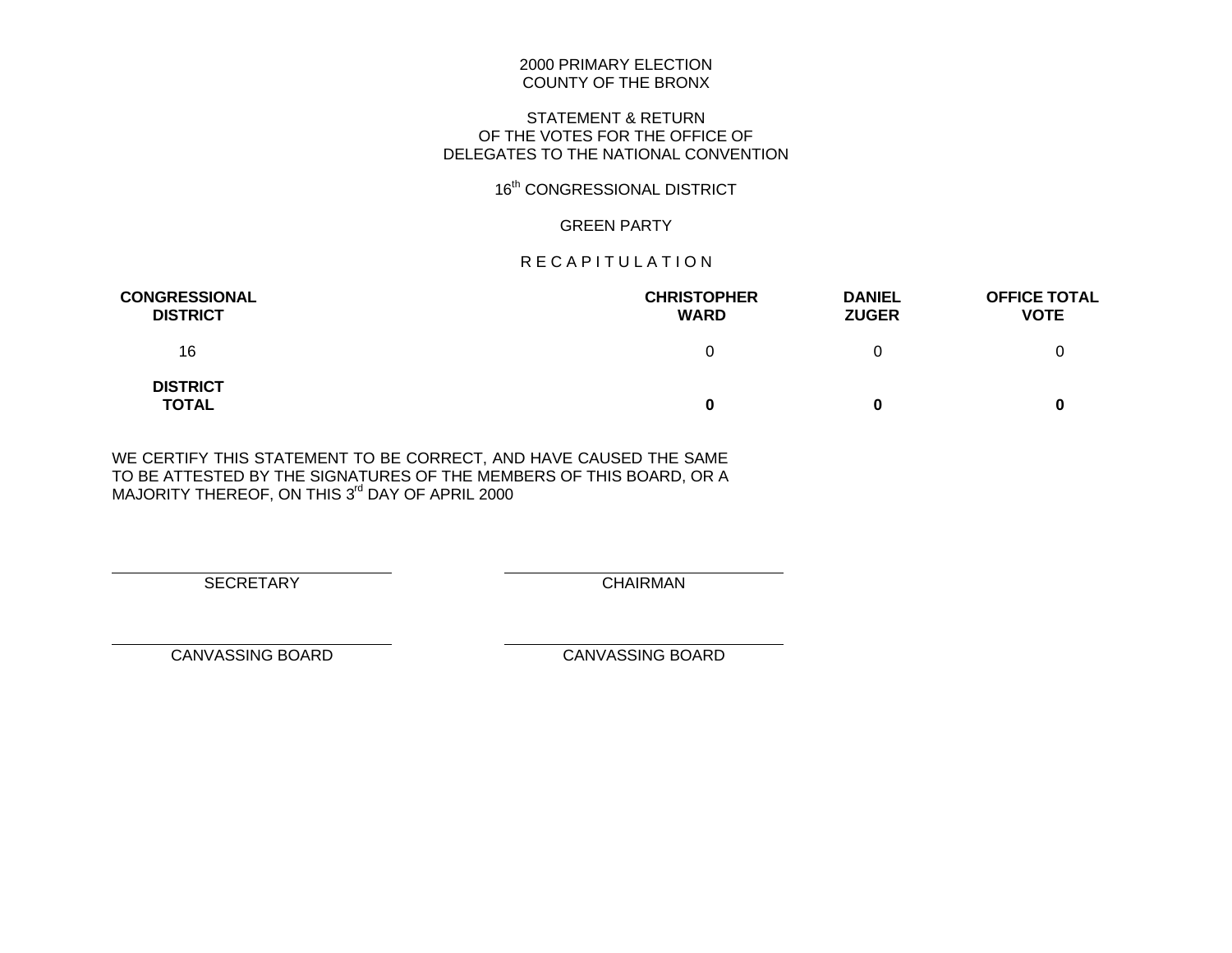#### 2000 PRIMARY ELECTION COUNTY OF THE BRONX

## STATEMENT & RETURN OF THE VOTES FOR THE OFFICE OF DELEGATES TO THE NATIONAL CONVENTION

# 17<sup>th</sup> CONGRESSIONAL DISTRICT

## GREEN PARTY

## R E C A P I T U L A T I O N

| <b>CONGRESSIONAL</b><br><b>DISTRICT</b> | <b>WADE</b><br><b>RAWLUK</b> | <b>OFFICE TOTAL</b><br><b>VOTE</b> |
|-----------------------------------------|------------------------------|------------------------------------|
| 17                                      | 0                            |                                    |
| <b>DISTRICT</b><br><b>TOTAL</b>         | 0                            |                                    |

WE CERTIFY THIS STATEMENT TO BE CORRECT, AND HAVE CAUSED THE SAME TO BE ATTESTED BY THE SIGNATURES OF THE MEMBERS OF THIS BOARD, OR A MAJORITY THEREOF, ON THIS 3<sup>rd</sup> DAY OF APRIL 2000

SECRETARY CHAIRMAN

 $\overline{a}$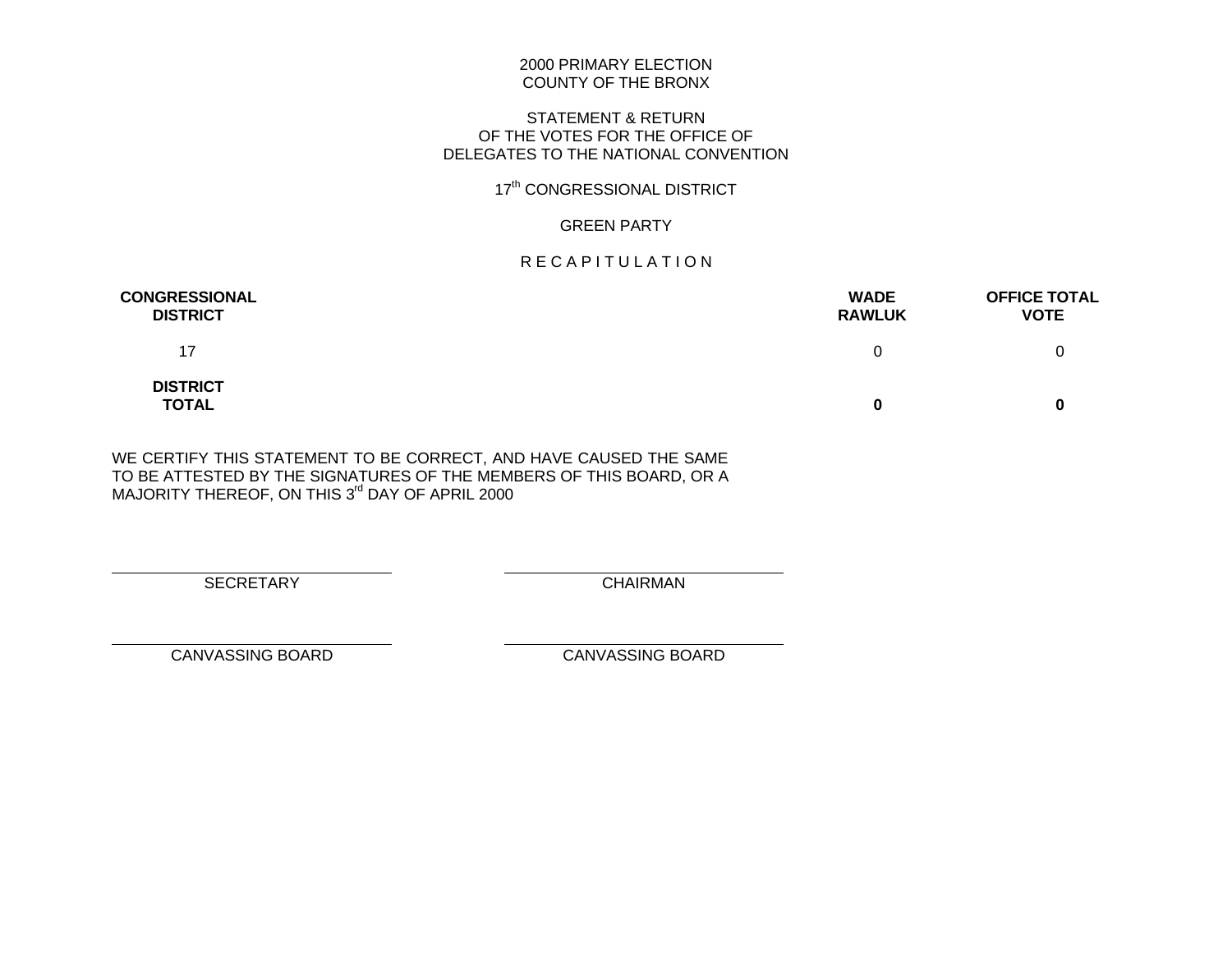#### 2000 PRIMARY ELECTION COUNTY OF THE BRONX

## STATEMENT & RETURN OF THE VOTES FOR THE OFFICE OF DELEGATES TO THE NATIONAL CONVENTION

# 18<sup>th</sup> CONGRESSIONAL DISTRICT

### GREEN PARTY

## R E C A P I T U L A T I O N

| <b>CONGRESSIONAL</b><br><b>DISTRICT</b> | <b>DAVID</b><br><b>LEVNER</b> | <b>EVERGREEN</b><br><b>CHOU</b> | <b>PAUL</b><br><b>GRAZIANO</b> | <b>OFFICE TOTAL</b><br><b>VOTE</b> |
|-----------------------------------------|-------------------------------|---------------------------------|--------------------------------|------------------------------------|
| 18                                      | 6                             |                                 |                                | 9                                  |
| <b>DISTRICT</b><br><b>TOTAL</b>         | 6                             |                                 |                                | 9                                  |

WE CERTIFY THIS STATEMENT TO BE CORRECT, AND HAVE CAUSED THE SAME TO BE ATTESTED BY THE SIGNATURES OF THE MEMBERS OF THIS BOARD, OR A MAJORITY THEREOF, ON THIS 3<sup>rd</sup> DAY OF APRIL 2000

SECRETARY CHAIRMAN

 $\overline{a}$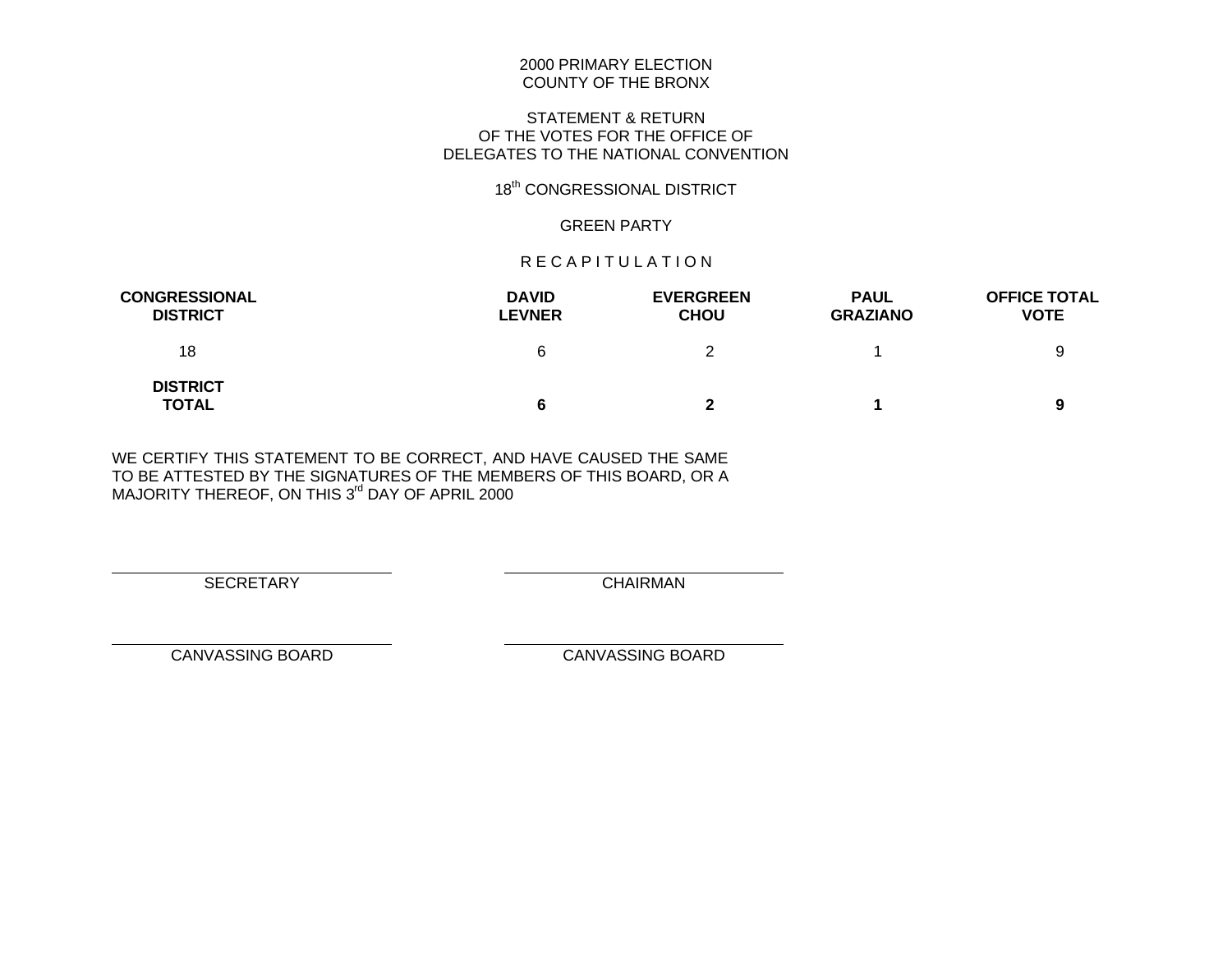## 2000 PRIMARY ELECTION COUNTIES OF NEW YORK & KINGS

#### STATEMENT & RETURN OF THE VOTES FOR THE OFFICE OF ALTERNATE DELEGATES TO THE NATIONAL CONVENTION

## 8<sup>th</sup> CONGRESSIONAL DISTRICT

## GREEN PARTY

## R E C A P I T U L A T I O N

| <b>CONGRESSIONAL</b><br><b>DISTRICT</b> | <b>JENNIFER</b><br><b>JAGER</b> | <b>OFFICE TOTAL</b><br><b>VOTE</b> |
|-----------------------------------------|---------------------------------|------------------------------------|
| 8                                       | 0                               |                                    |
| <b>DISTRICT</b><br><b>TOTAL</b>         | 0                               |                                    |

WE CERTIFY THIS STATEMENT TO BE CORRECT, AND HAVE CAUSED THE SAME TO BE ATTESTED BY THE SIGNATURES OF THE MEMBERS OF THIS BOARD, OR A MAJORITY THEREOF, ON THIS 3<sup>rd</sup> DAY OF APRIL 2000

SECRETARY CHAIRMAN

 $\overline{a}$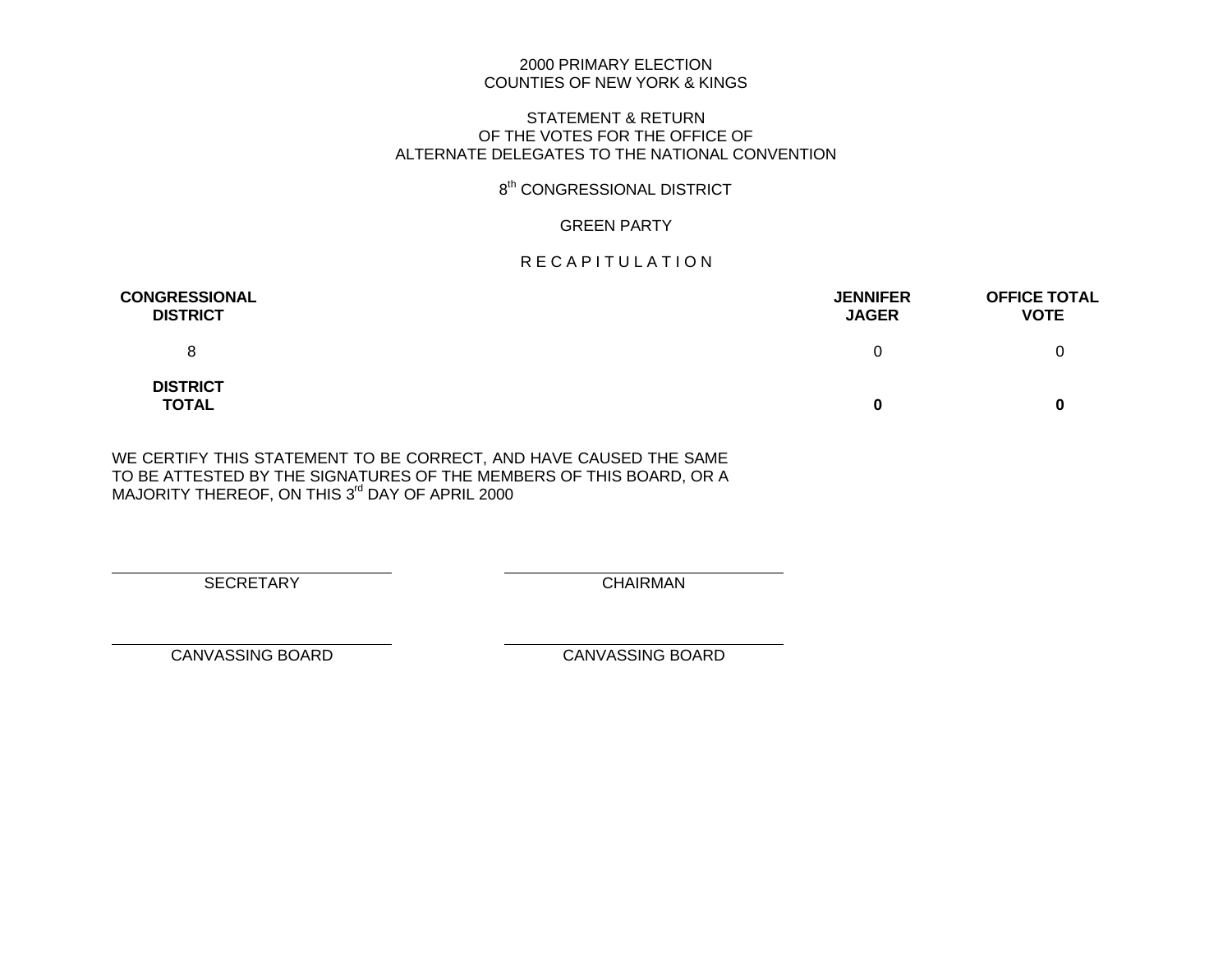## STATEMENT & RETURN OF THE VOTES FOR THE OFFICE OF ALTERNATE DELEGATES TO THE NATIONAL CONVENTION

# 10<sup>th</sup> CONGRESSIONAL DISTRICT

## GREEN PARTY

## R E C A P I T U L A T I O N

| <b>CONGRESSIONAL</b><br><b>DISTRICT</b> | <b>MICHELE A.</b><br><b>DANELS</b> | <b>OFFICE TOTAL</b><br><b>VOTE</b> |
|-----------------------------------------|------------------------------------|------------------------------------|
| 10                                      | 0                                  |                                    |
| <b>DISTRICT</b><br><b>TOTAL</b>         | 0                                  |                                    |

WE CERTIFY THIS STATEMENT TO BE CORRECT, AND HAVE CAUSED THE SAME TO BE ATTESTED BY THE SIGNATURES OF THE MEMBERS OF THIS BOARD, OR A MAJORITY THEREOF, ON THIS 3<sup>rd</sup> DAY OF APRIL 2000

SECRETARY CHAIRMAN

 $\overline{a}$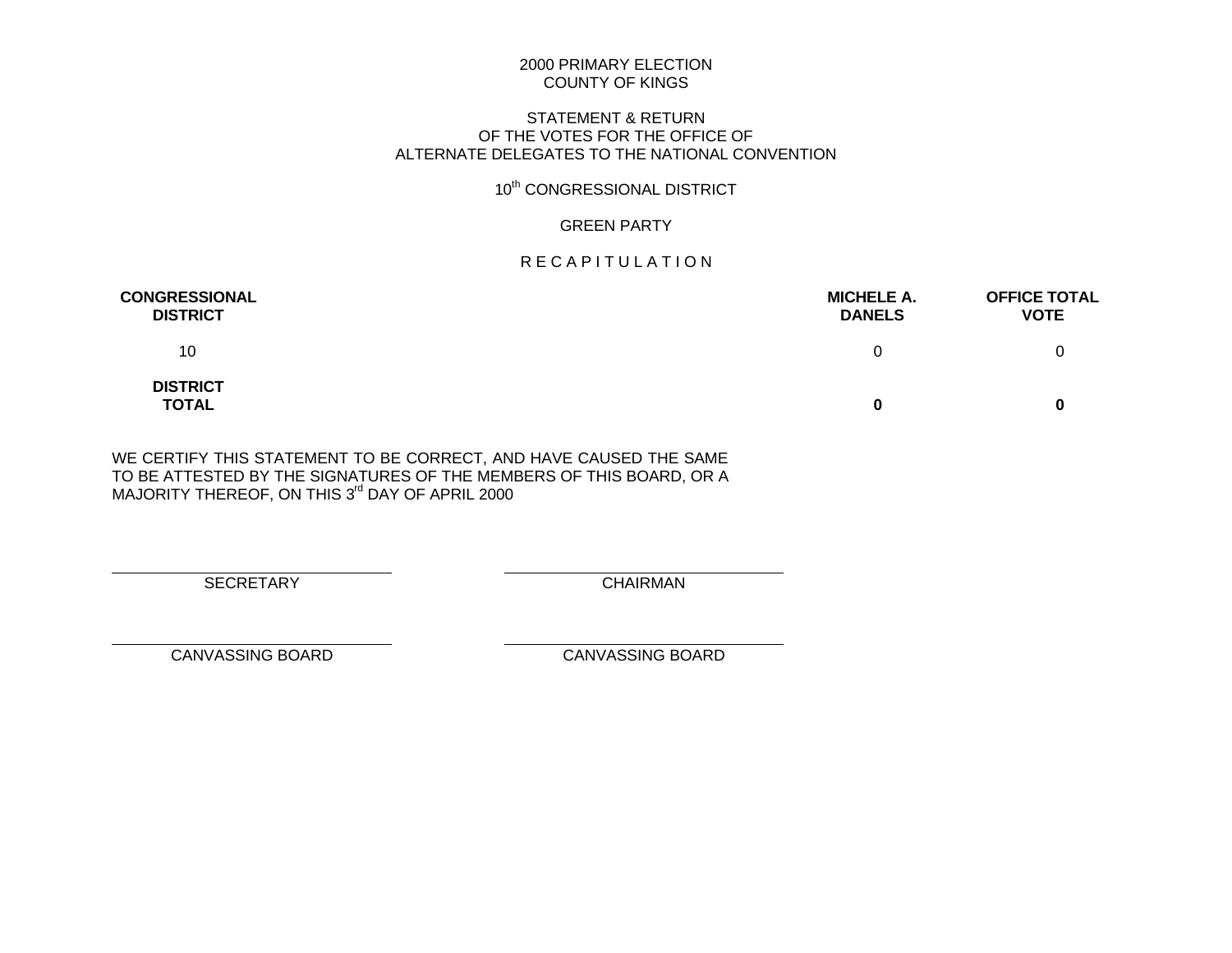## STATEMENT & RETURN OF THE VOTES FOR THE OFFICE OF ALTERNATE DELEGATES TO THE NATIONAL CONVENTION

# 11<sup>th</sup> CONGRESSIONAL DISTRICT

## GREEN PARTY

## R E C A P I T U L A T I O N

| <b>CONGRESSIONAL</b><br><b>DISTRICT</b> | <b>GLORIA M.</b><br><b>PASIN</b> | <b>OFFICE TOTAL</b><br><b>VOTE</b> |
|-----------------------------------------|----------------------------------|------------------------------------|
| 11                                      | 0                                |                                    |
| <b>DISTRICT</b><br><b>TOTAL</b>         | 0                                |                                    |

WE CERTIFY THIS STATEMENT TO BE CORRECT, AND HAVE CAUSED THE SAME TO BE ATTESTED BY THE SIGNATURES OF THE MEMBERS OF THIS BOARD, OR A MAJORITY THEREOF, ON THIS 3<sup>rd</sup> DAY OF APRIL 2000

SECRETARY CHAIRMAN

 $\overline{a}$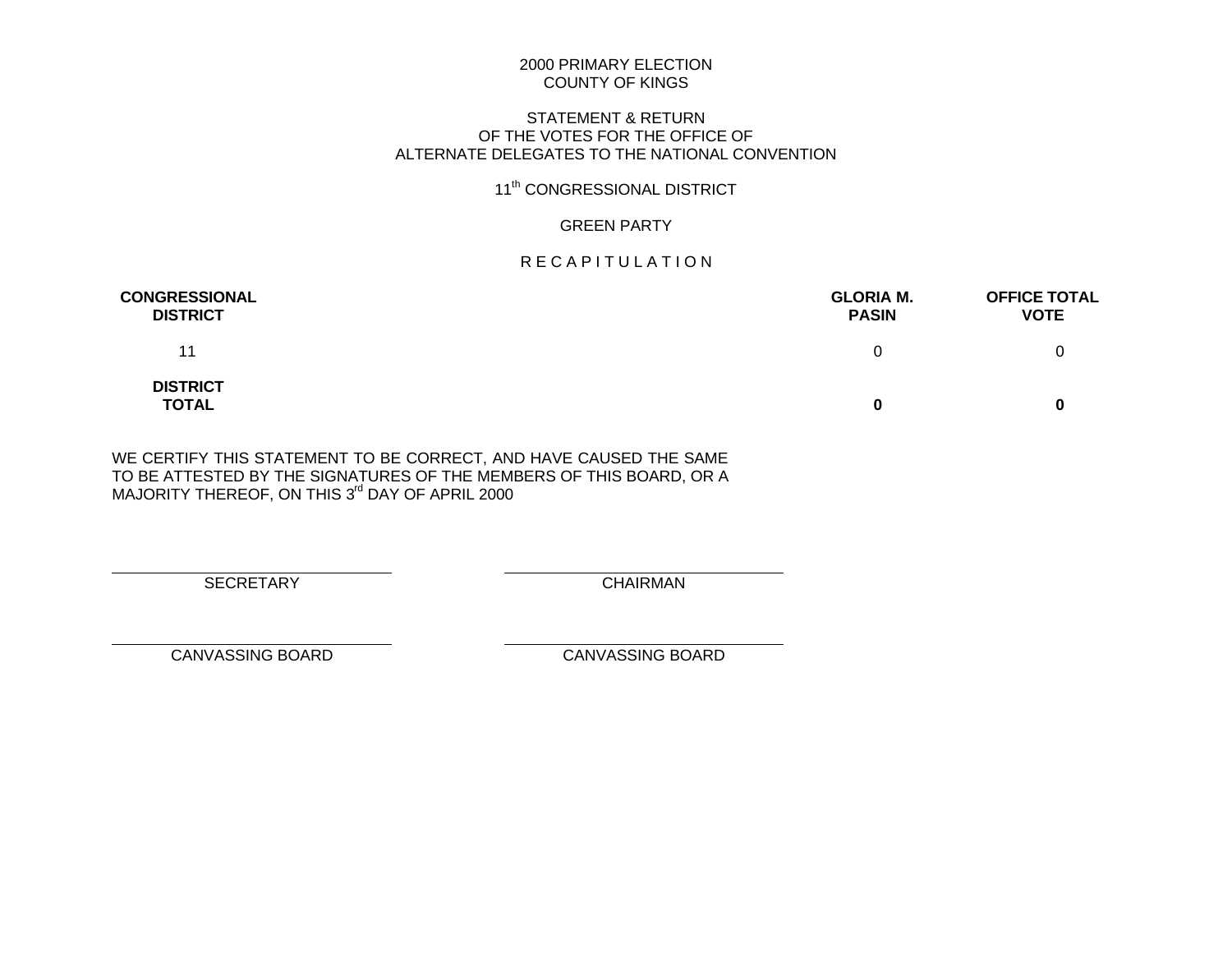#### 2000 PRIMARY ELECTION COUNTIES OF NEW YORK, KINGS & QUEENS

#### STATEMENT & RETURN OF THE VOTES FOR THE OFFICE OF ALTERNATE DELEGATES TO THE NATIONAL CONVENTION

# 12<sup>th</sup> CONGRESSIONAL DISTRICT

## GREEN PARTY

## R E C A P I T U L A T I O N

| <b>CONGRESSIONAL</b><br><b>DISTRICT</b> | <b>RICHARD K.</b><br><b>HIRSCH</b> | <b>OFFICE TOTAL</b><br><b>VOTE</b> |
|-----------------------------------------|------------------------------------|------------------------------------|
| 12                                      | 0                                  |                                    |
| <b>DISTRICT</b><br><b>TOTAL</b>         | 0                                  |                                    |

WE CERTIFY THIS STATEMENT TO BE CORRECT, AND HAVE CAUSED THE SAME TO BE ATTESTED BY THE SIGNATURES OF THE MEMBERS OF THIS BOARD, OR A MAJORITY THEREOF, ON THIS 3<sup>rd</sup> DAY OF APRIL 2000

SECRETARY CHAIRMAN

 $\overline{a}$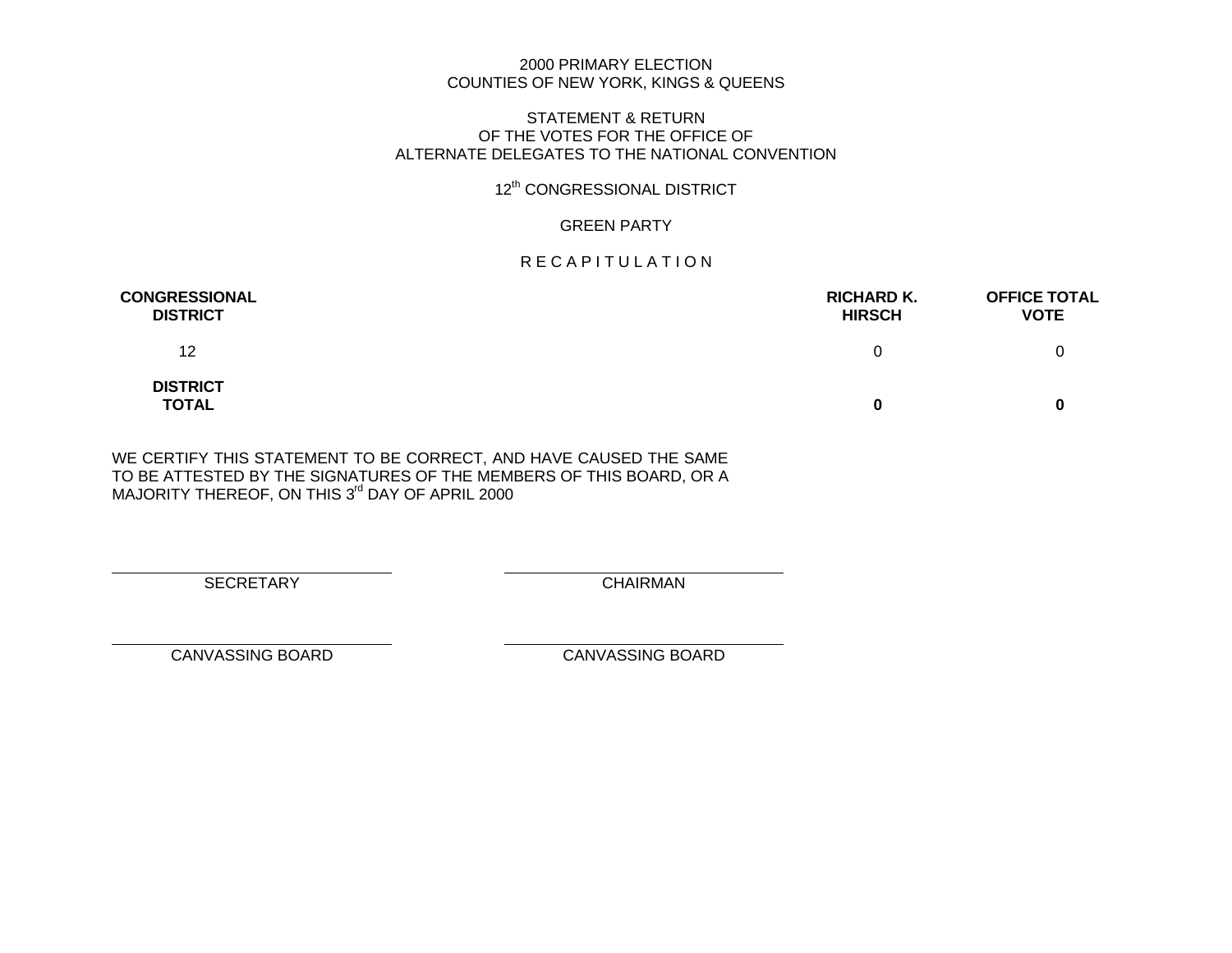## 2000 PRIMARY ELECTION COUNTIES OF NEW YORK & QUEENS

#### STATEMENT & RETURN OF THE VOTES FOR THE OFFICE OF ALTERNATE DELEGATES TO THE NATIONAL CONVENTION

# 14<sup>th</sup> CONGRESSIONAL DISTRICT

## GREEN PARTY

## R E C A P I T U L A T I O N

| <b>CONGRESSIONAL</b><br><b>DISTRICT</b> | <b>MARIE LOUISE</b><br><b>FRIQUEGNON</b> | <b>OFFICE TOTAL</b><br><b>VOTE</b> |
|-----------------------------------------|------------------------------------------|------------------------------------|
| 14                                      | 0                                        |                                    |
| <b>DISTRICT</b><br><b>TOTAL</b>         | 0                                        | 0                                  |

WE CERTIFY THIS STATEMENT TO BE CORRECT, AND HAVE CAUSED THE SAME TO BE ATTESTED BY THE SIGNATURES OF THE MEMBERS OF THIS BOARD, OR A MAJORITY THEREOF, ON THIS 3<sup>rd</sup> DAY OF APRIL 2000

SECRETARY CHAIRMAN

 $\overline{a}$